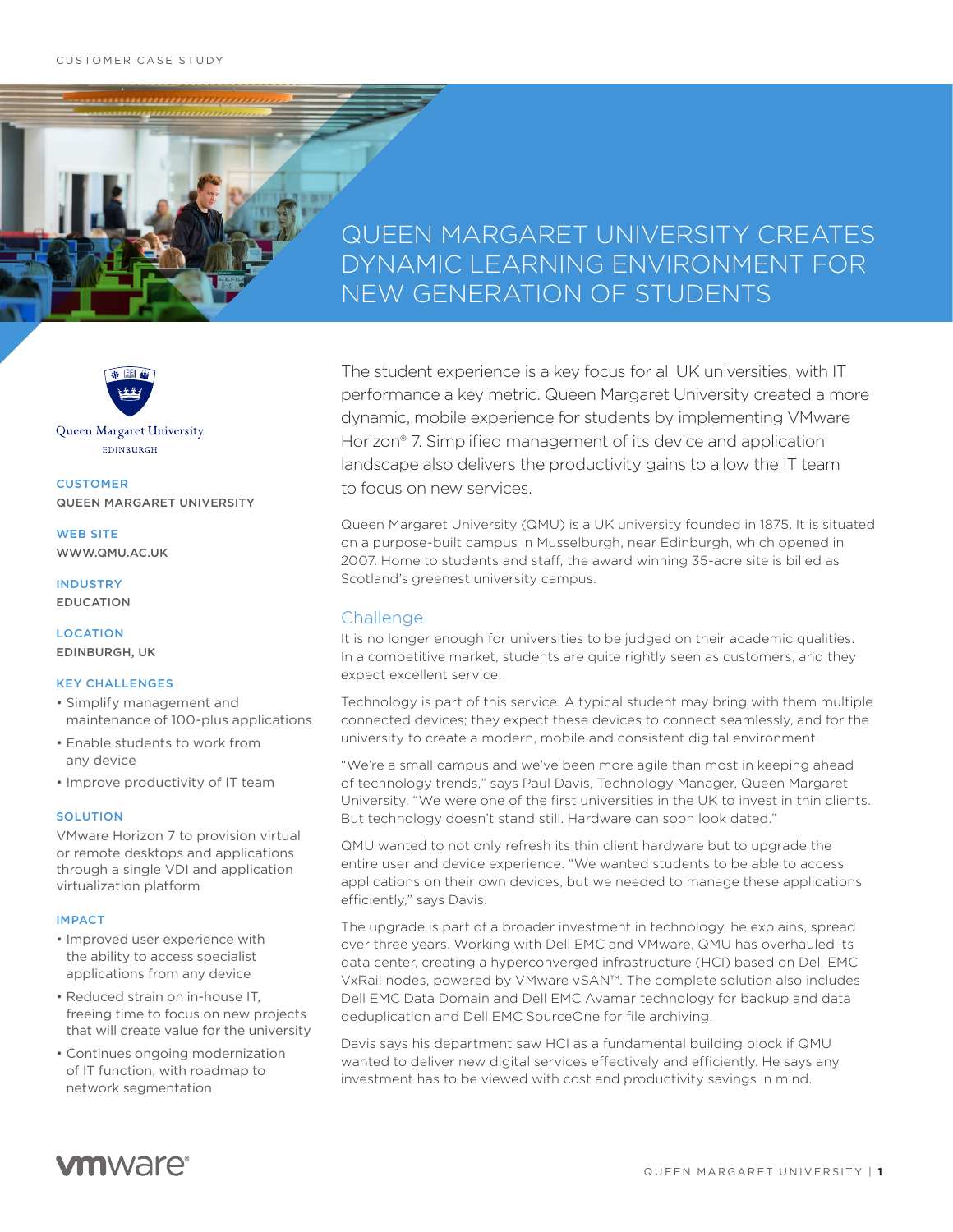*"*VMware was our preferred choice. We want to work more closely with fewer partners and choosing Horizon 7 was the best way of maximizing our existing investment. It's a VMware solution working on top of VMware."

PAUL DAVIS TECHNOLOGY MANAGER QUEEN MARGARET UNIVERSITY

### VMWARE FOOTPRINT

• VMware Horizon® 7

• Dell EMC VxRail

# PARTNER**DELL**Technologies

### Action

VMware Horizon 7 provides QMU end-users with access to all of their virtual desktops, applications, and online services from any device, anywhere and at any time. It enables QMU to provision virtual or remote desktops and applications through a single VDI and application virtualization platform to streamline management and easily entitle end-users.

"The Dell EMC and VMware partnership project has been a huge success," says Davis. "It was always our intention to deepen this relationship."

He describes the choice of Horizon 7 as a "no-brainer".

"We looked at other options, but VMware was our preferred choice. We want to work more closely with fewer partners and choosing Horizon 7 was the best way of maximizing our existing investment. It's a VMware solution working on top of VMware."

The solution was rolled out in September 2018 ready for the start of the new academic year. "We're small enough that when we roll out something, we roll it out campus-wide," says Davis. "We've also set up a desktop user group, including faculty and students, to listen to feedback and make adjustments as we go along."

## Impact

Today, QMU students can access three specialist applications from any personal device, or from QMU thin clients. Previously, if students wanted to access a particular application, they had to log on to a remote desktop session; now Horizon 7 lets them use the app on their own device.

"It feels like the application is installed on their own device," says Davis. He is hopeful that this freedom is reflected in the university's ratings in the next National Student Survey.

The desktop user group is testing performance of these three specialist applications, with a plan to publish more than 100 course-related applications eventually. "The feedback so far has been extremely positive," says Davis. "Application performance is faster and more responsive."

"Already there has been a significant impact on productivity," Davis continues. "Having a single platform on which to manage desktops and applications has had a dramatic impact on QMU IT.

"It's freeing my team up to be able to do other things. The legacy system that we were using was creaking at the seams and we were getting a lot of support incidents reported. There was a great deal of firefighting.

"We can quite clearly see the reduction in the number of incidents coming through now."

His team is also able to make changes more quickly. Previously, the legacy solution meant work had to be carried out during the summer recess. "The functionality of Horizon 7 means we can do things on the fly very, very easily. Rather than taking a whole server offline every time we want to upgrade an application, we now use AppStacks to upgrade the 'gold' image. It's saving us a tremendous amount of time already; imagine the difference when we get to 100-plus applications."

# **vm**ware<sup>®</sup>